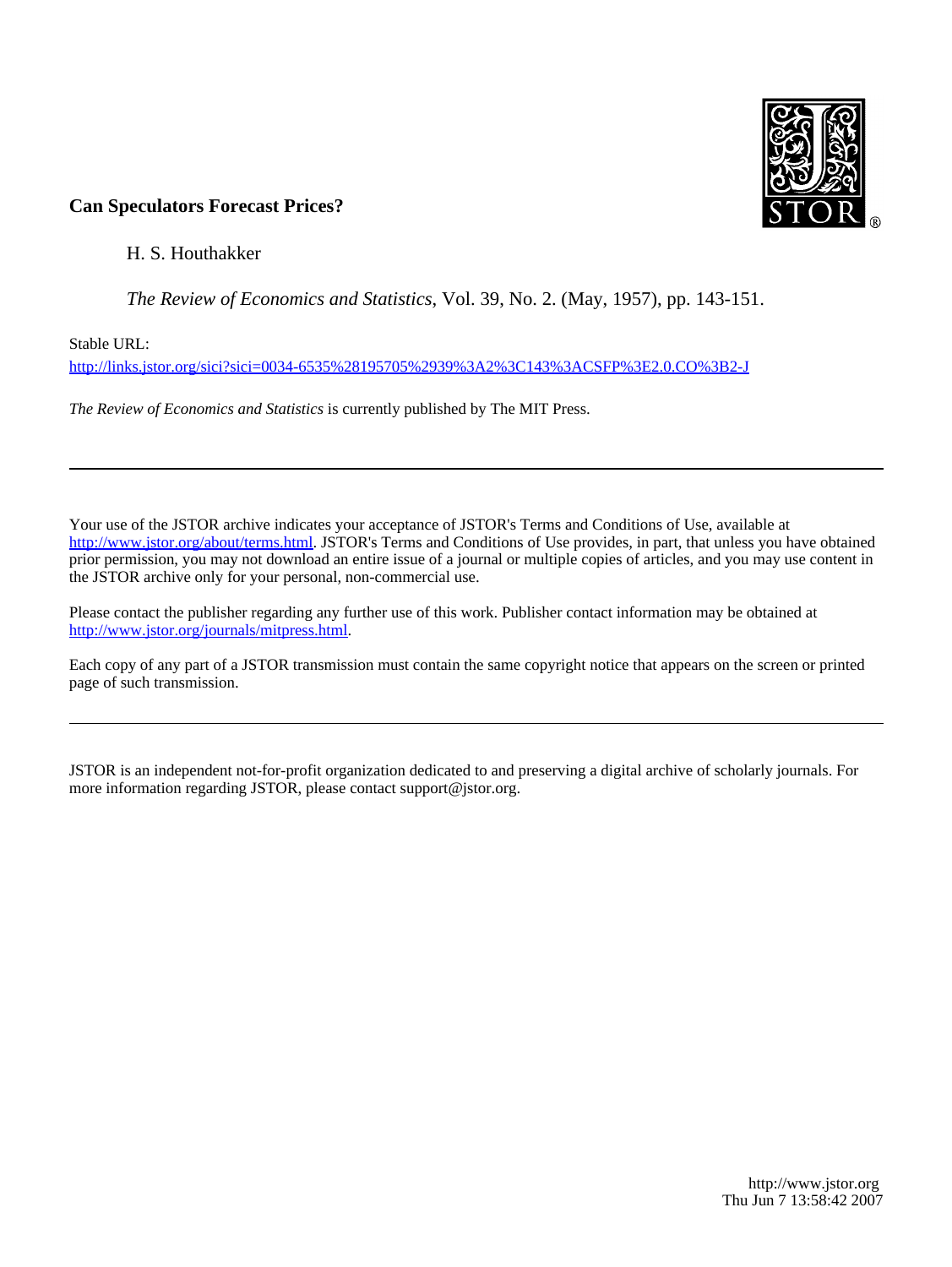## CAN SPECULATORS FORECAST PRICES?

## **R.**S. Houthakker

THE role of speculation in the economic<br>system is still a matter of controversy. In popular parlance the word has acquired an unfavorable connotation; most economists would probably say speculation is at best a necessary evil, though some would regard it as an unnecessary source of instability. One of the main issues in evaluating speculation is no doubt the degree of skill with which speculators can forecast prices: the more accurately prices are forecast, the less they will fluctuate, and the easier therefore the adjustments which interested parties have to make. Thus formulated the question leaves open to what extent the prices that actually emerge are in some sense optimal, for steadiness is only a minor characteristic of optimality. The very difficulty of defining optimality in a dynamic context, however, is a sufficient reason for separately considering speculators' success in predicting prices as they are. For this purpose we shall consider data concerning three important American commodity markets.'

In commodity futures markets a measure of the forecasting ability of speculators is not hard to find, for it is immediately reflected in their profits and losses. Except for hedgers, whose futures commitments are offset by commitments in the cash market, the buying and selling of futures contracts has no purpose other than to profit from changes in futures prices. The problem, then, consists in estimating and analyzing speculators' profits.

The best source of information on this subject would be the actual trading records of speculators, but these are rarely available. An important study based on data of this type was presented by Blair Stewart,<sup>2</sup> who made a detailed analysis of the accounts of about 9,000 customers of a nationwide brokers' firm dur-

ing the period  $1925-34$ . These accounts reflected almost exclusively speculative transactions in grain futures, mainly by non-professional traders. The most striking results were that nearly 75 per cent of the speculators lost money and that in the entire sample total losses were about six times as large as total gains. Since in the futures market as a whole gains and losses cancel out (apart from commissions, which in futures trading are small), the question arises by whom corresponding profits were made. Although the coverage of Stewart's material was not wide enough to give much information on this point, he seems to have thought it difficult to account for these heavy losses and to have suspected some unknown bias in his sample.

There were, in fact, two possible sources of bias. In the first place, prices in 1934 were much lower than in 1925, while the customers .tended to prefer the long side. This effect, however, does not explain a great deal, since the trading experience of the shorts in the sample was not much less disastrous than that of the longs. A second source of bias may have been that the firm with which the accounts were held went bankrupt, which casts some doubt on the reliability of the advice it presumably gave to its customers.

If no actual trading accounts are available, estimates of gains and losses must be made from price movements and assumptions about commitments. This was done for speculators by Working<sup>3</sup> and for hedgers by Yamey<sup>4</sup> and others. The technique of the present paper is basically similar to theirs, but we were able to replace some assumptions about commitments by observed data and to consider a much longer period.

The method of estimating profits is based on monthly figures of open commitments and futures prices. The commitments are divided

<sup>&</sup>lt;sup>1</sup>These results are part of an investigation of commodity futures undertaken at the Cowles Commission for Research in Economics with the valuable assistance of Lester G. Telser and supported by the Rockefeller Foundation. Further acknowledgments and details will be given in a forthcoming Cowles Foundation monograph.

<sup>&#</sup>x27;Blair Stewart, "An Analysis of Speculative Trading in Grain Futures," U.S. Department of Agriculture Technical Bulletin No. 1001, October 1949.

<sup>&</sup>lt;sup>3</sup> H. Working, "Financial Studies of Speculative Holding of Wheat," Wheat Studies, VII (July 1931).

B. S. Yamey, "Investigation of Hedging on an Organized Produce Exchange," The Manchester School, **XIX**   $(1951).$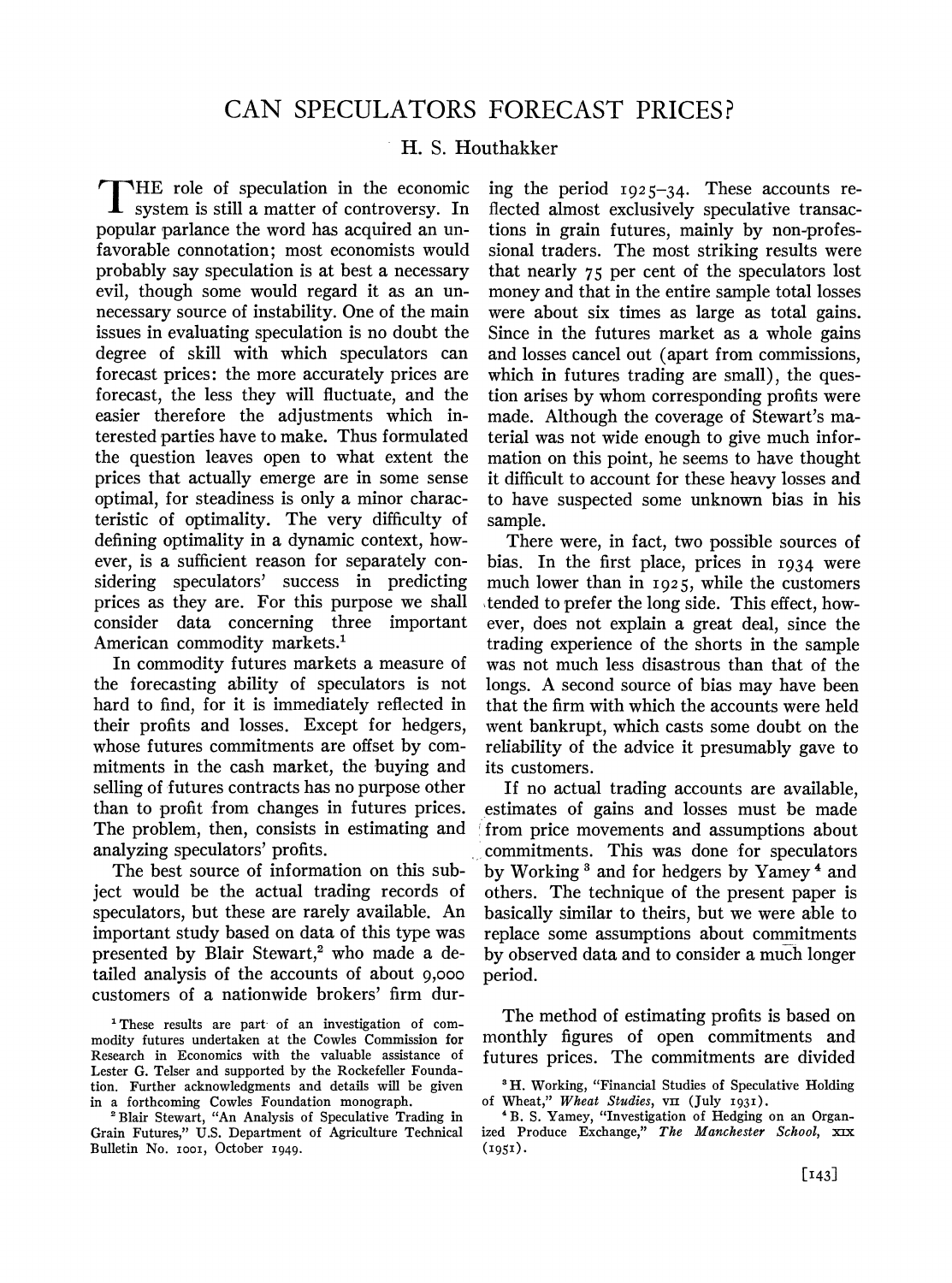into three groups: (large) hedging, (large) speculative, and non-reporting. This division corresponds to the reporting requirements under the Commodity Exchange Act. Traders whose commitments in any one futures contract exceed the reporting limit (200,ooo bushels in the case of wheat and corn and 5,000 bales for cotton) have to communicate their entire position to the Commodity Exchange Authority, which classifies futures commitments into hedging or speculative.<sup>5</sup> The remaining commitments are those of small traders, and it is commonly assumed that they are predominantly speculative in nature. It also seems clear that the reporting traders (both hedgers and speculators) are almost exclusively professionals, and that the figures for non-reporting traders are representative of the small non-professional speculators.

To estimate profits and losses it was assumed that the commitments of a group of traders that existed at the end of a month were opened at the average price during that month and closed out at the average price during the following month. The profit or loss of that group was then found by multiplying the endoi-month position by the change in the average price. Thus if large speculators were long 10 million bushels of May wheat on March 31, and the average price of May wheat was \$1.60 per bushel during March and \$1.55 during April, then their loss on that position was put at \$500,000. Commission charges have been ignored throughout. It need hardly be said that this estimation procedure is no more than approximate and could be improved in various ways, but it should be accurate enough for the purpose of this paper.

In the case of wheat and corn the calculation just described could be performed for each futures contract (i.e., delivery month) separately, thanks to a recent analysis of the Commodity Exchange Authority<sup>6</sup> which crossclassifies open contracts by future and group of traders.<sup>7</sup> Total profit or loss for each group was then found as the sum of the profits or losses in each futures contract, calculated by multiplying the position in a future by the change in the average price of that future. This procedure will be referred to as Method A.

For cotton Method A could not be applied because a cross-classification is not available. It therefore had to be assumed that the percentage distribution of open commitments between futures was the same for all groups of traders, and hence the same as the distribution of total open commitments between futures, which is known from Department of Agriculture data.8 The price change used was a weighted average of the changes in the average price of each future, the weights being given again by the percentage distribution of total open contracts between futures. This procedure, to be called Method B, was also applied to corn and wheat as a check. As may be seen from Table 5 the results from Methods A and B are not grossly different, although there are systematic discrepancies which will be discussed below.

The price data used were monthly averages of daily closing prices in Chicago (for grains) and New York (for cotton), obtained by courtesy of the Commodity Exchange Authority. Results are given by crop years, which start on July I for wheat, August I for cotton, and October I for corn. Open contract data for grains in the crop years starting in 1937-39 refer to the Chicago Board of Trade only, for 1946-51 to all United States markets combined. The first six months of the crop year 1946-47 had to be omitted in wheat because futures trading was still restricted by the aftermath of wartime measures. Open contract data for cotton are based on New York and New Orleans together in crop years beginning in 1937- 44; for the remaining years they also include the insignificant cotton futures market in Chicago.

Despite the considerable variability of the entries in Table I certain broad conclusions may be drawn. In all three commodities the large hedgers lost and the large speculators

<sup>&</sup>lt;sup>5</sup>A special category of speculative commitments is "spreading" or "straddling" positions, in which a long position in one or more futures contracts is offset by a short position in one or more other contracts.

**a** U.S. Department of Agriculture, "Grain Futures Statistics 1921-51," Statistical Bulletin No. 131 (July 1953).

<sup>&#</sup>x27;Some minor problems connected with the use of these

figures will be discussed in the monograph mentioned in footnote I.

U.S. Department of Agriculture, *Cotton Futures Statistics (3* issues covering 1937-45), and *Commodity Futures Statistics* (annual).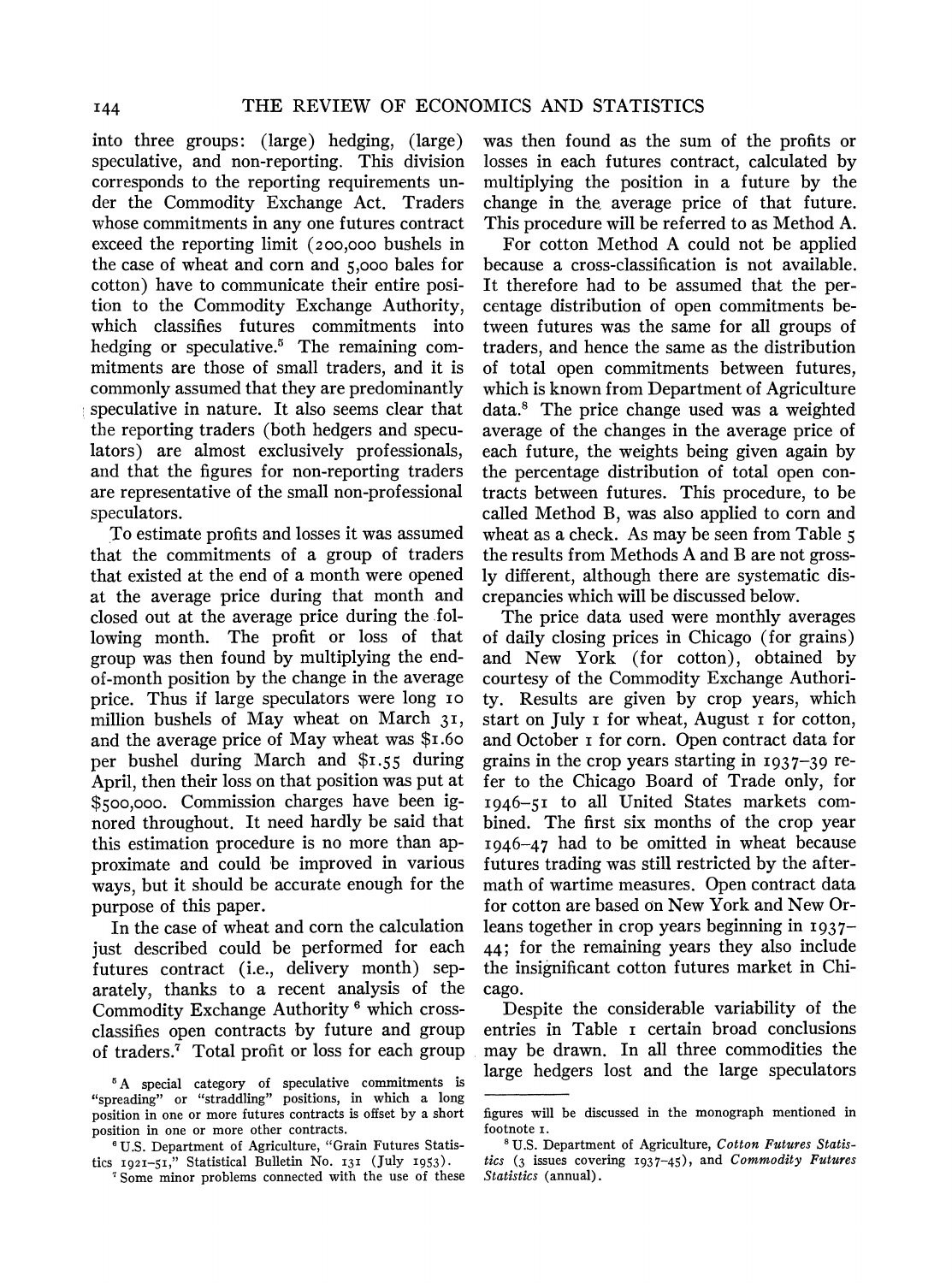TABLE I. – NET PROFITS  $(+)$  OR LOSSES  $(-)$  OF THREE CATEGORIES OF TRADERS IN COMONICITY FUTURES<sup>4</sup>.

 $\bar{\beta}$ 

 $(\textit{s million})$ 

|                                                                |                  | Corn <sup>b</sup>  |                               |                                               | Wheat <sup>b</sup>         |                                            |                                                | Cotton °                                   |                                                               |
|----------------------------------------------------------------|------------------|--------------------|-------------------------------|-----------------------------------------------|----------------------------|--------------------------------------------|------------------------------------------------|--------------------------------------------|---------------------------------------------------------------|
| Crop year d                                                    | Large<br>hedgers | Large<br>spec's    | Small<br>traders              | Large<br>hedgers                              | Large<br>spec's            | Small<br>traders                           | Large<br>hedgers                               | Large<br>spec's                            | $\begin{array}{c} \text{Small} \\ \text{traders} \end{array}$ |
| 1937-38                                                        | $+46$            |                    |                               |                                               | Ş,                         |                                            |                                                |                                            |                                                               |
| 1938-39                                                        | $+1.68$          | 32563              |                               |                                               |                            |                                            |                                                |                                            |                                                               |
| 1939-40                                                        | $-1.67$          |                    |                               |                                               |                            |                                            |                                                |                                            |                                                               |
| Sub-total                                                      | $7+$             |                    |                               | $+21.93$<br>$+ 5.91$<br>$+ 2.59$<br>$+ 25.26$ | $+1.5$<br>$+1.5$<br>$+1.5$ | $-22.30$<br>$-5.46$<br>$+5.46$<br>$-26.87$ | $3.43$<br>$3.80$<br>$3.54$<br>$5.43$<br>$5.43$ | $4\frac{3}{2}$ $\frac{5}{2}$ $\frac{5}{2}$ |                                                               |
| 1940-41                                                        |                  |                    |                               |                                               |                            |                                            |                                                |                                            |                                                               |
| 1941-42                                                        |                  | $\frac{1}{2}$      |                               |                                               |                            |                                            |                                                |                                            |                                                               |
| $1942 - 43$                                                    |                  |                    |                               |                                               |                            |                                            |                                                |                                            |                                                               |
| 1943-44                                                        |                  | j,                 |                               |                                               |                            |                                            |                                                |                                            |                                                               |
| $1944 - 45$                                                    |                  | $\vdots$           | $\mathcal{L}$                 |                                               |                            |                                            |                                                |                                            |                                                               |
| 1945-46                                                        |                  | $\ddot{\cdot}$     | $\frac{1}{2}$ , $\frac{1}{2}$ |                                               |                            |                                            |                                                |                                            |                                                               |
| Sub-total                                                      |                  | ļ                  |                               |                                               | 1111111                    | <b>HEEEE</b>                               |                                                |                                            |                                                               |
| 1946-47                                                        | $\ddot{ }$       | 6.12               |                               |                                               | $+ + + + + + + +$          |                                            |                                                |                                            | $\mathbf{I}$                                                  |
| 1947-48                                                        | $-36$            | 1.28               |                               |                                               |                            |                                            |                                                |                                            |                                                               |
| 1948-49                                                        | $+3.58$          |                    |                               |                                               |                            |                                            |                                                |                                            |                                                               |
| 1949-50                                                        | $-6.06$          | ນິດ<br>ມີຄູນ<br>ມີ |                               |                                               |                            |                                            |                                                |                                            |                                                               |
| 1950-51                                                        |                  |                    |                               |                                               |                            |                                            |                                                |                                            |                                                               |
| 1951-52                                                        | $-5.52$<br>+2.00 |                    |                               |                                               |                            |                                            |                                                |                                            |                                                               |
| Sub-total                                                      | $-6.56$          | 37.5<br>ᆉ          |                               |                                               |                            | - +                                        |                                                |                                            |                                                               |
| Grand total                                                    | $-6.09$          | 11.62              |                               |                                               |                            |                                            |                                                |                                            | 88<br>8403<br>84038<br>840337788                              |
| a Figures may not check downward or across because of rounding |                  |                    |                               |                                               |                            |                                            |                                                |                                            |                                                               |

b Computed by Method A (see text), whose arcsures of its subsection of Trade only; postwar years all markets combined.<br>
• Computed by Method B (see text). Until August 1, 1945 New York and New Orleans only; thereafter all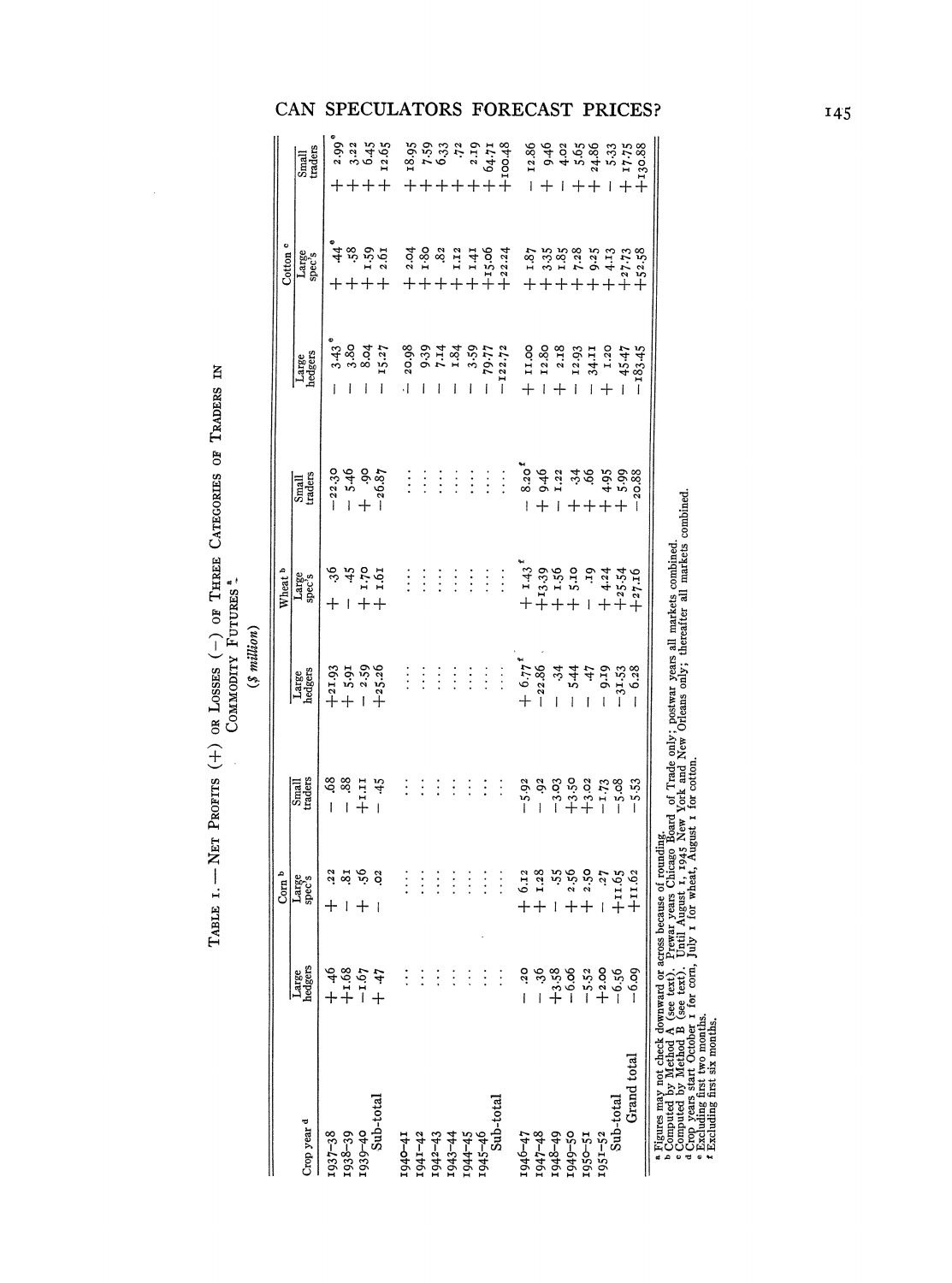gained. The small traders lost in the grains but did quite well in cotton, although it will be noted that of their total computed profit of \$130.9 million no less than \$100.5 million was made during the period 1940-46, which was what extent gains and losses are connected with a net long or net short position. Both large speculators and small traders are net long most of the time and therefore stand to gain when prices go up. During the period of observation

|                                                        |                  | Corn              |                 |                  | Wheat             |           |                  | Cotton                |                        |
|--------------------------------------------------------|------------------|-------------------|-----------------|------------------|-------------------|-----------|------------------|-----------------------|------------------------|
| Months with:                                           | Prices<br>rising | Prices<br>falling | Total           | Prices<br>rising | Prices<br>falling | Total     | Prices<br>rising | Prices<br>falling     | Total                  |
| Large speculators'<br>net profit<br>Large speculators' | 52               | <b>I2</b>         | $\lambda$<br>64 | 43               | 19                | 62        | 116              | 5                     | <b>I2I</b>             |
| net loss                                               | <b>I2</b>        | 32                | 44              | 6                | 34                | 40        | 6                | 48                    | 54                     |
| Small traders'<br>net profit<br>Small traders'         | 5 <sup>T</sup>   | 8                 | 59              | 38               | 9                 | 47        | 99               | 15                    | 114                    |
| net loss<br>Total months                               | 13<br>64         | 36<br>44          | 49<br>108       | II<br>49         | 44<br>53          | 55<br>102 | 23<br><b>I22</b> | 39<br>54 <sup>2</sup> | 62<br>178 <sup>b</sup> |

TABLE 2. - NUMBER OF MONTHS WITH PROFITS AND LOSSES

a Including one month in which large speculators broke even. **'1** Including two months in which prices did not change.

excluded in the grains because of lack of data. In the case of the hedgers, only profits and losses on futures commitments are shown, which have to be offset against profits and losses in the cash market.

Most conspicuous in these results is the consistent profitability of the large speculators' transactions. In cotton they made a net profit in every year observed, and although in corn and wheat they lost in a few years, they never lost much. A tabulation of the monthly figures underlying Table  $\bar{I}$  is shown in Table 2. It will be seen that the large speculators had net profits in 59 per cent of all months for corn, 61 per cent of all months for wheat, and 68 per cent of all months for cotton. If, to make the period for cotton comparable to the period for the grains, the crop years beginning in 1940 through 1945 are omitted, the percentage for cotton becomes 65 per cent. These scores are sufficiently different from 50 per cent to provide **prima facie** evidence of forecasting skill; some tests of this hypothesis will be presented below.

Less forecasting ability is apparent from the results of the small traders. They gained in 55 per cent of all months for corn, 46 per cent of all months for wheat, and 64 per cent of all months for cotton. Again leaving out the period 1940-46 the score for cotton drops to 61 per cent.

The main purpose of Table 2 is to show to

cotton prices rose fairly steadily; wheat and corn prices declined on balance during each of the two sub-periods, though in corn the number of months with price rises exceeded the number with price falls. This behavior of prices explains a good deal of the discrepancy between small traders' results for grains and for cotton, especially when it is considered that in each of the three commodities small traders were net short about 20 per cent of the time. The latter figure, incidentally, shows that the traditional picture of the small speculator as an incurable bull, too ignorant to understand short selling, is incorrect. In fact, small traders do not appear to be less inclined to the short side than the large professional speculators. In cotton small traders were net short in 38 months as against only 11 for the large speculators. In grains the pattern, though opposite to that for cotton, is not very marked (20 against 2 **5** for wheat, 21 against 24 for corn).

On the other hand it is clear that the small traders are rather less successful when net short than the large speculators in similar circumstances. Thus in wheat, although prices fell in 53 out of 102 months, the small traders were short mostly in months when prices were rising, whereas the large speculators in that market were remarkably accurate in their choice of the short side. There is some evidence, particularly from the early postwar years, that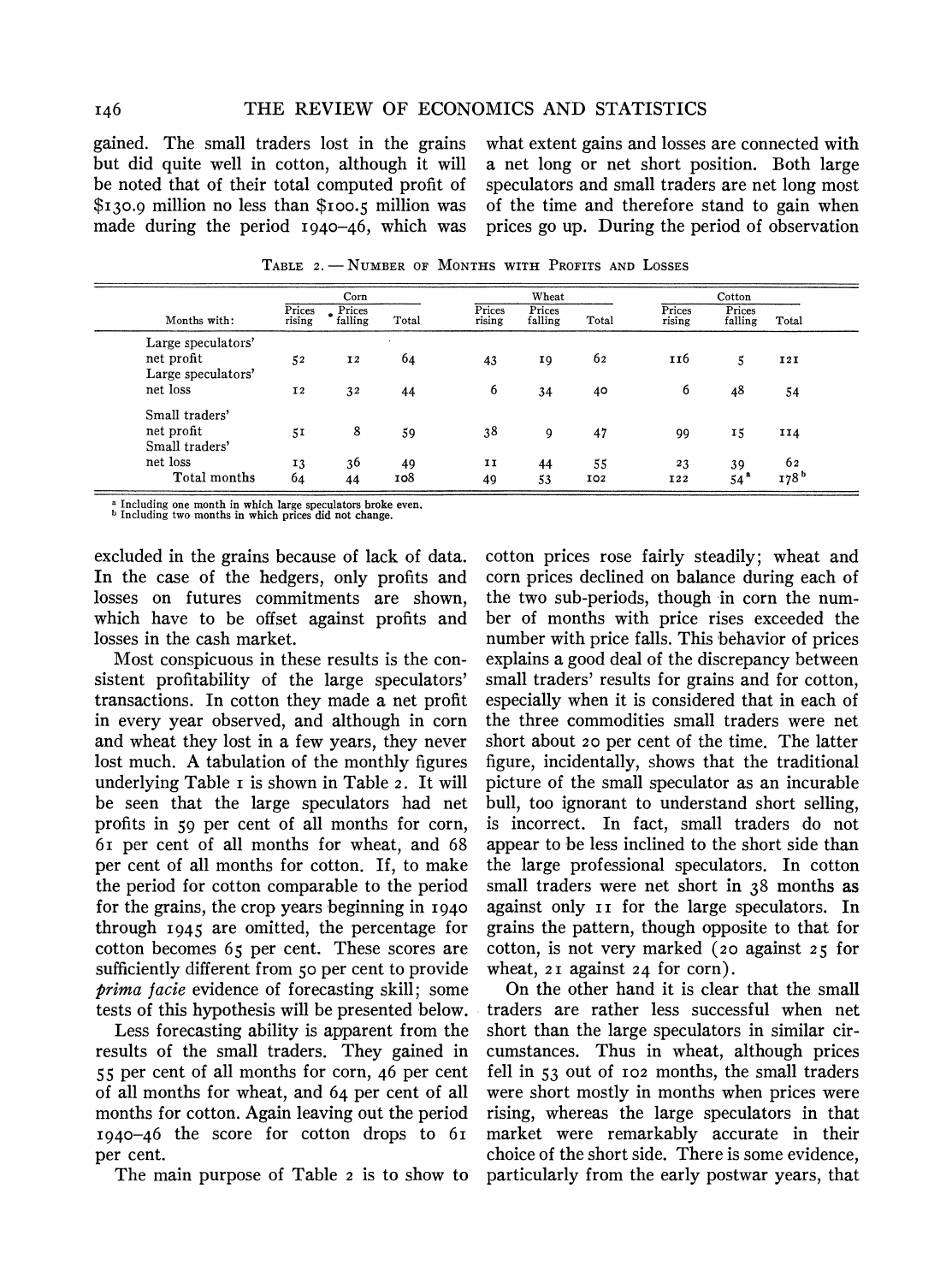|             |                                 |               |                                  | $(\text{\$ million})$  |                                  |                                      |                           |               |                                   |
|-------------|---------------------------------|---------------|----------------------------------|------------------------|----------------------------------|--------------------------------------|---------------------------|---------------|-----------------------------------|
|             |                                 | Large hedgers |                                  |                        | Large speculators                |                                      |                           | Small traders |                                   |
|             | Long                            | Short         | Net                              | Long                   | Short                            | Net                                  | Long                      | Short         | Net                               |
| Corn        |                                 |               |                                  |                        |                                  |                                      |                           |               |                                   |
| $1937 - 40$ | .84<br>$\overline{\phantom{a}}$ | $+ 1.31$      | $+$<br>.47                       | .47<br>$\qquad \qquad$ | $+$<br>.44                       | .02<br>$\overbrace{\phantom{13333}}$ | 1.67<br>$\qquad \qquad -$ | $+ 1.22$      | $-45$<br>$\qquad \qquad$          |
| 1946-52     | $+$ 11.28                       | $-17.85$      | 6.56<br>$\overline{\phantom{0}}$ | $+27.97$               | $-16.32$                         | $+11.65$                             | $+34.74$                  | $-39.83$      | 5.08<br>$\overline{\phantom{m}}$  |
| Total       | $+$ 10.44                       | $-16.54$      | 6.09<br>$\overline{\phantom{0}}$ | $+27.50$               | $-15.88$                         | $+11.63$                             | $+33.08$                  | $-38.61$      | 5.53<br>$\qquad \qquad$           |
| Wheat       |                                 |               |                                  |                        |                                  |                                      |                           |               |                                   |
| 1937-40     | 4.79<br>-                       | $+30.04$      | $+25.26$                         | 8.68<br>—              | $+$ 10.29                        | $+$ 1.61                             | $-40.98$                  | $+ 14.11$     | 26.87<br>$\overline{\phantom{0}}$ |
| $1947 - 52$ | $+30.82$                        | $-62.36$      | $-31.53$                         | $+41.99$               | $-16.44$                         | $+25.54$                             | $+57.20$                  | $-51.21$      | $^{+}$<br>5.99                    |
| Total       | $+26.04$                        | $-32.31$      | $-6.28$                          | $+33.31$               | 6.15<br>$\overline{\phantom{m}}$ | $+27.16$                             | $+16.22$                  | $-37.10$      | 20.88                             |
| Cotton      |                                 |               |                                  |                        |                                  |                                      |                           |               |                                   |
| $1937 - 40$ | $+$ 9.99                        | $-25.26$      | $-15.27$                         | $+$ 5.23               | $-2.62$                          | $+2.61$                              | $+22.54$                  | $-9.89$       | $+ 12.65$                         |
| 1940-46     | $+49.30$                        | $-172.01$     | $-122.72$                        | $+61.70$               | $-39.46$                         | $+22.24$                             | $+219.78$                 | $-119.31$     | $+100.48$                         |
| $1946 - 52$ | $+98.59$                        | $-144.06$     | $-45.47$                         | $+98.83$               | $-71.10$                         | $+27.73$                             | $+250.77$                 | $-233.02$     | $+17.75$                          |
| Total       | $+157.88$                       | $-34I.34$     | $-183.45$                        | $+165.75$              | $-113.18$                        | $+52.58$                             | $+493.09$                 | $-361.21$     | $+130.88$                         |
| Total all   |                                 |               |                                  |                        |                                  |                                      |                           |               |                                   |
| commodities | $+194.36$                       | $-390.19$     | $-195.82$                        | $+226.56$              | $-135.21$                        | $+91.36$                             | $+542.39$                 | $-437.92$     | $+104.67$                         |

## **TABLE 3.-PROFITS** (+) **AND LOSSES**(-) **OF THREE CATEGORIES OF TRADERS ON LONG AND SHORT POSITIONS <sup>a</sup>** (\$ **million)**

The footnotes of Table I apply also to Table 3.

 $\sim 100$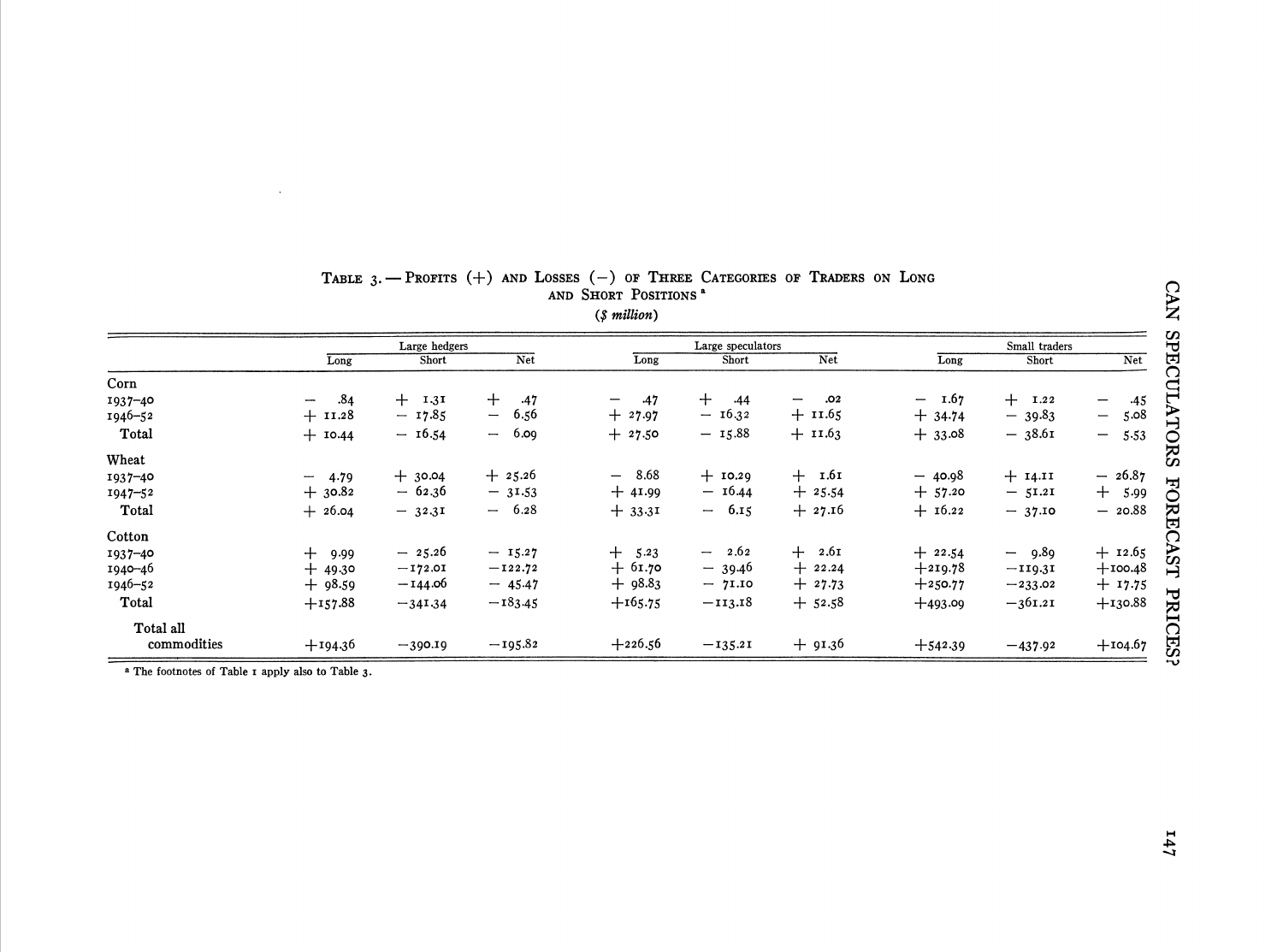small traders were unduly cycle-conscious and therefore unwilling to believe that high prices could last for long. In the end this Cassandra attitude often turned out to be correct, but by then the initial losses had sometimes so undermined the small traders' courage or their margins that they were no longer able to reap the fruits of their badly-timed foresight. This happened for instance in the corn market during the boom of 1947. In the wheat market of 1947, too, small traders were initially speculating against the rapid price rise, but after a long period of losses they reversed themselves and made large profits from the tail end of the boom, only to lose again when prices broke early in 1948. If it is correct to explain the small speculators' actions by a belief that price rises will always be followed by falls, then the usual arguments about the destabilizing influence of speculation may require reconsideration.

In Table **3** the totals from Table I are analyzed by short and long positions. Apart from the difference in small traders' net profits noted previously, the general pattern is the same for the three commodities. The hedgers, who are nearly always net short in the futures markets, are the mainspring of profits for the other traders, who share in proportion to their net long position. In all three commodities the large speculators and small traders lost on balance on their short positions. It cannot be inferred from this that speculators would have done better to stick to the long side, for their short positions are often one half of a spread or straddle (i.e., they are offset by a long position in another delivery). Spreading is not only a means of saving on margin requirements<sup>9</sup> but it is helpful in distributing different maturities between speculators according to their  $preferences.<sup>10</sup>$ 

The essence of futures trading, however, is the transfer of price risks from the hedgers to the speculators in return for a risk premium,

and this is clearly illustrated in Table **3.** Even in wheat and corn, where prices fell during the period of observation, a risk premium was produced. As it happened the whole premium went to the large speculators, who in addition obtained some of the small traders' funds. In cotton the risk premium went to both large and small traders. Of course a net risk premium accrues to speculators only in the long run, and not necessarily in any given period of time.

The exact mechanism by which the risk premium is transferred cannot be described in this paper. Its principal component is a tendency for the price of a futures contract to rise from the inception of trading to the delivery date. The existence of this tendency, which is implied by Keynes's theory of "normal backwardation,"<sup>11</sup> can be statistically demonstrated in various ways.

The main implication for the present analysis is that in the *long run* no great amount of skill is necessary to make a profit in the futures market: all one has to do is to maintain a long position. In this way a trader, if he has enough patience and capital to cover temporary losses, will sooner or later secure his portion of the risk premium. If, moreover, he can predict short-term price movements more accurately than other speculators, and adjusts his position accordingly, he may make a further profit at their expense. Conversely if he is outguessed by other speculators he may lose his share of the risk premium and more. There are consequently two kinds of skill: general skill, which consists only in being long and requires no information, and special skill, which involves a continuous adjustment to changes in current information. The two types of skill may be positive or negative: a negative general skill means a proclivity for the short side, whereas a negative special skill implies a tendency to be short when prices go up and long when prices go down.

The extent to which a category of traders possesses these two skills may be measured (ex *post)* from the following equation:

$$
y_t = a + \beta x_t + \epsilon_t \tag{1}
$$

<sup>&#</sup>x27;Because the differences between the prices of various contracts (also known as "spreads") are less volatile than these prices themselves.

<sup>&</sup>lt;sup>10</sup> J. M. Mehl, formerly Administrator of the Commodity Exchange Authority, ascribes the recent increase in spreading also to income tax considerations, since it permits the transformation of short-term into long-term profits. Cf. J. M. Mehl, *Futures Trading Under the Commodity* **Ex***change Act 1946-54, U.S.* Department of Agriculture (December 1954), 20.

J. M. Keynes, *Treatise on Money* (London, 1930), Vol. 11, **142-44.** See also **J.** R. Hicks, *Value and Capital*  (Oxford, 1g39), 137-39; and the monograph announced in footnote I above.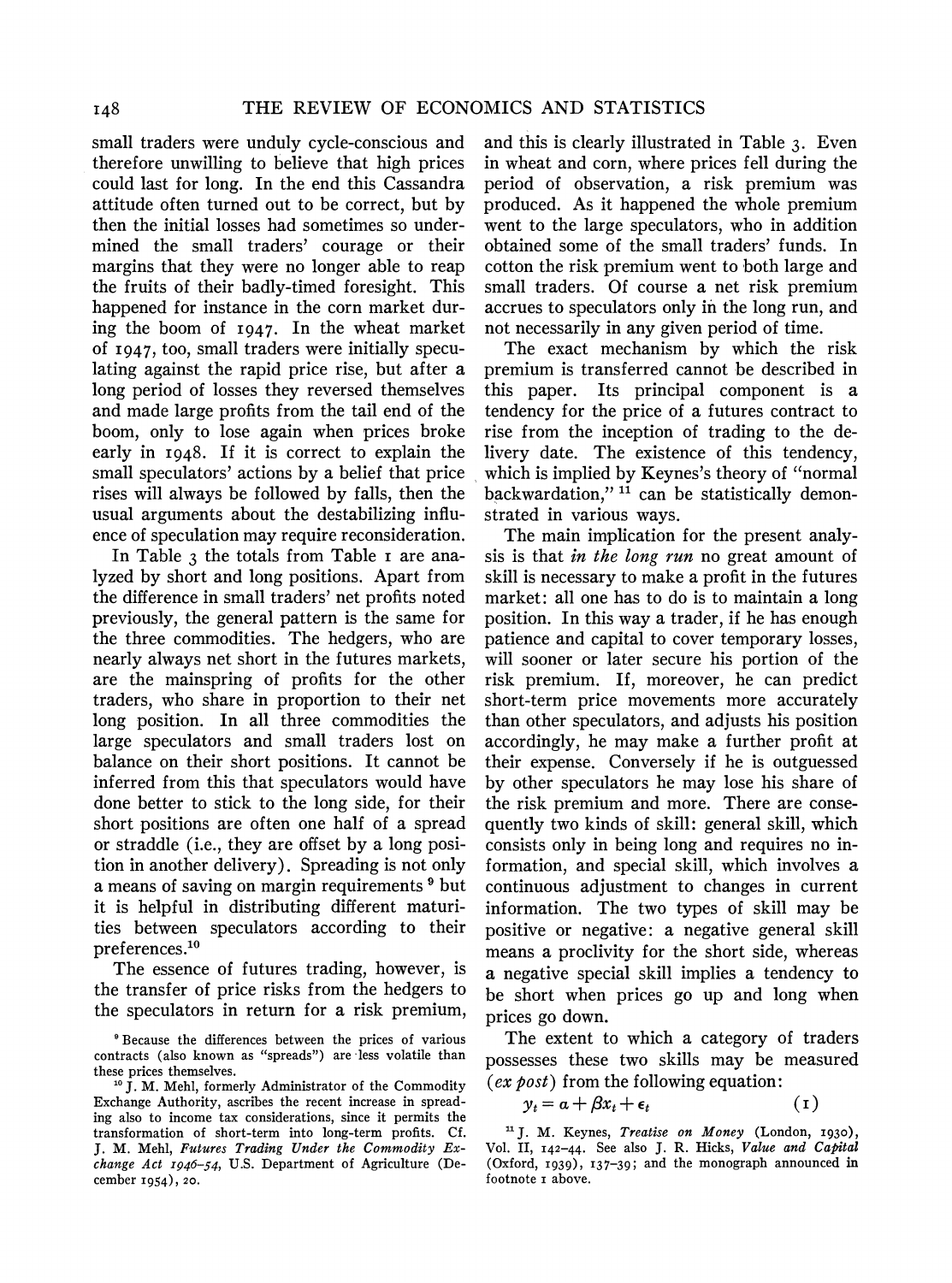in which  $y_t$  is the net position of that category, at a certain time *t* (here, the end of each month);  $x_t$  is an index of the change in prices around time *t* (more particularly the index used to estimate gains and losses by Method B described above); and  $\epsilon_t$  is a random disturbance. The general skill is reflected in the constant term *a:*  it is clearly positive when the group tends to be long irrespective of price changes. The coefficient  $\beta$  measures the special skill. What matters for our purpose is not the absolute magnitude of the estimates of  $\alpha$  and  $\beta$ , but rather their statistical significance, which can be found by comparing each estimate with its standard error.

standard errors in all three commodities. A conspicuous difference appears in the measure of special skill, however. The estimates of  $\beta$ for the small traders all fall short of their standard errors and must therefore be regarded as insignificant, with the exception of postwar wheat where the small traders' special skill appears to be significantly negative. The special skill coefficients for the large speculators are significantly positive in wheat and cotton but not in corn, where they are positive but very small.

It seems clear, therefore, that there are real differences in the ability of large and small traders to forecast price changes. This implies

TABLE 4. – ESTIMATES OF  $\alpha$  AND  $\beta$  in EQUATION (1), with Standard Errors (in PARENTHESES) AND CORRELATION COEFFICIENTS

|                    |                           |                | Large speculators   |           |                 | Small traders        |       |
|--------------------|---------------------------|----------------|---------------------|-----------|-----------------|----------------------|-------|
|                    | Number of<br>observations | $\pmb{a}$      | β                   | $\pmb{r}$ | $\pmb{a}$       | β                    | ,     |
| Corn <sup>a</sup>  |                           |                |                     |           |                 |                      |       |
| $1937 - 40$        | 36                        | 4.20<br>(.77)  | $+.0318$<br>(.232)  | .0235     | 9.56<br>(1.42)  | $+.0206$<br>(.430)   | .0082 |
| $1946 - 52$        | 72                        | 4.72<br>(.52)  | $+.0416$<br>(.051)  | .0927     | 7.58<br>(1.03)  | $-.2220$<br>(10I)    | .2533 |
| Wheat <sup>a</sup> |                           |                |                     |           |                 |                      |       |
| $1937 - 40$        | 36                        | 4.87<br>(.72)  | $+.2375$<br>(111)   | .345I     | 43.13<br>(8.18) | $-.3370$<br>(1.250)  | .0462 |
| $1947 - 52$        | 66                        | 6.48<br>(.84)  | $+.2024$<br>(.082)  | .2950     | 10.51<br>(1.79) | $-.0770$<br>(.174)   | .0553 |
| $\cot \theta$      |                           |                |                     |           |                 |                      |       |
| $1937 - 45$        | 94                        | 62.2<br>(5.3)  | $+31.59$<br>(10.42) | .3030     | 621.6<br>(54.4) | $-90.56$<br>(106.99) | .0879 |
| $1945 - 52$        | 84                        | I2I.7<br>(9.9) | $+16.57$<br>(6.67)  | .2646     | 153.2<br>(47.1) | $+26.01$<br>(31.81)  | .o88g |

a Net position in millions of bushels, price changes in cents per bushel.<br><sup>b</sup>Net position in thousands of bales, price changes in cents per pound.

It is important to realize that  $(1)$  is not a behavior equation; it is purely an **ex-post** relation. Estimates of  $\alpha$  and  $\beta$  are given in Table 4, with standard errors in brackets. The number of observations and the correlation coefficient are also given. As an aid in judging significance we note that if  $\alpha$  or  $\beta$  is "really" zero, its estimate has a 30 per cent chance of exceeding its standard error and a **5** per cent chance of exceeding twice its standard error. It is hardly necessary to go into further refinements since the results are rather clear-cut.

Table 4 shows that both speculators and small traders possess general skill, since all the estimates of *a* very considerably exceed their also that the differences in profits and losses exhibited in Tables  $1-\frac{3}{3}$  are not wholly due to random causes.

We must now consider another aspect of relative skill. So far we have looked only at the total net position of a category of traders, that is to say at the net position in all futures contracts combined. Since, however, the prices of different deliveries do not usually move in an exactly parallel manner, there is also scope for skill in choosing the futures in which to be long or short; this might be called distributive skill to distinguish it from the sort of skill analyzed in Table 4.12

<sup>12</sup> In principle this distributive skill might also be di-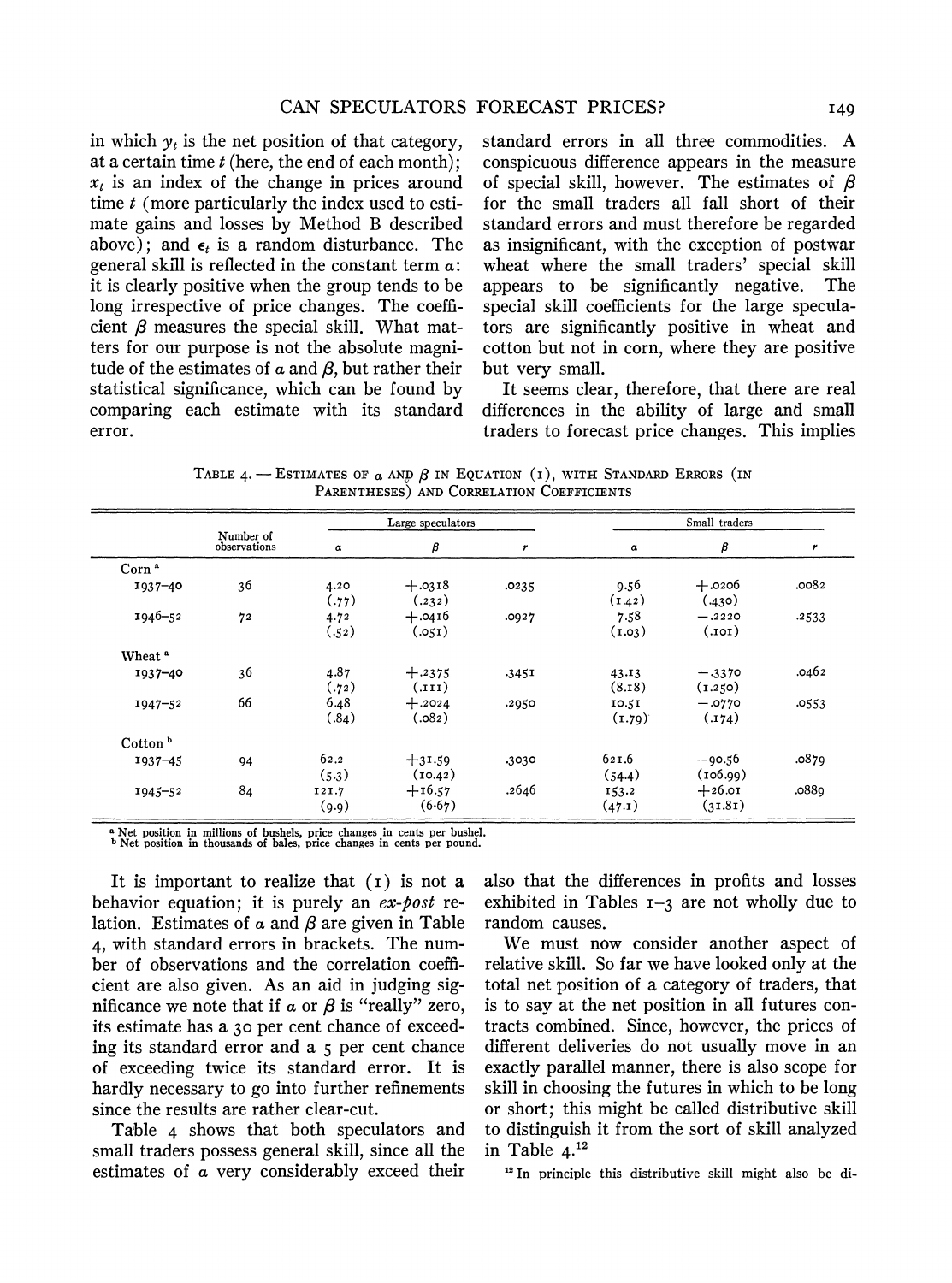It is possible to estimate distributive skill by comparing results from the two methods used for estimating profits and losses in Table I. Method **A,** used there for corn and wheat, was based on the actual distribution between futures of commitments of the three groups of traders, whereas Method B, used for cotton, was based on the assumption that the distribution between futures was the same for all three groups. By applying Method B to the grains, and subtracting the gains or losses it gives from those estimated by Method A, we will therefore obtain a measure of the gains and losses due to a more or less skillful distribution of a given over-all position between different deliveries.

Table **5** shows that Method B gives smaller

months out of  $108$ , negative skill in  $51$  months, and equal results from Methods A and B in the remaining **3** months. The small corn traders showed positive distributive skill in 43 months, negative skill in 62 months, and zero skill in **3** months. In wheat the large speculators showed positive skill in 56 months out of 102, negative skill in 41 months, and a tie in **5**  months; for the small traders these figures were respectively 42, 59, and  $\bar{I}$ . On the basis of these figures the apparent positive distributive skill of the large speculators is not statistically significant; the apparent negative distributive skill of the small traders, on the other hand, cannot plausibly be attributed to random causes only.<sup>14</sup>

| 100 b gives smaller only. |                                           |  |
|---------------------------|-------------------------------------------|--|
|                           | TABLE 5. - ANALYSIS OF DISTRIBUTIVE SKILL |  |
| $(s$ million              |                                           |  |

|             |          | Large hedgers          |          | Large speculators      |          | Small traders          |
|-------------|----------|------------------------|----------|------------------------|----------|------------------------|
|             | Method B | Method A<br>— Method B | Method B | Method A<br>— Method B | Method B | Method A<br>- Method B |
| Corn        |          |                        |          |                        |          |                        |
| $1937 - 40$ | $+$ .40  | $+$ .or                | $-$ .07  | $+ .05$                | $-33$    | $-.12$                 |
| $1946 - 52$ | $-7.49$  | $+$ .93                | $+11.32$ | $+33$                  | $-3.83$  | $-1.25$                |
| Total       | $-7.09$  | $+1.00$                | $+11.25$ | $+38$                  | $-4.16$  | $-1.37$                |
| Wheat       |          |                        |          |                        |          |                        |
| $1937 - 40$ | $+25.04$ | $+ .22$                | $+1.29$  | $+$ .32                | $-26.33$ | $- .54$                |
| $1947 - 52$ | $-32.59$ | $+1.06$                | $+22.99$ | $+2.55$                | $+$ 9.60 | $-3.61$                |
| Total       | $-7.56$  | $+1.28$                | $+24.29$ | $+2.87$                | $-16.73$ | $-4.15$                |

profits (or larger losses) to the large hedgers and large speculators, and larger profits (or smaller losses) to the small traders. This would imply that the large traders have a positive distributive skill. The differences between the results from Methods A and B are not large, however, and the question arises whether they are not merely due to an accumulation of random errors. By way of a crude test **l3** it was found that the large corn speculators showed evidence of positive distributive skill in 54

<sup>13</sup> More refined tests could not be applied either here or in Table **2** because the distribution of gains and losses is not of the normal type.

It appears, therefore, that the distribution between futures is one of the factors influencing the relative profitability of large and small traders' commitments. Further evidence on this point is provided by an analysis of the monthly profits and losses in corn and wheat for individual futures contracts. For this purpose futures have been grouped together according to their distance from maturity. Thus at the end of February the May future is regarded as **3** months distant from maturity, the July future as 5 months distant, and so on. The expiring future (in this case the March future) is consequently treated as one month away. Then the profits and losses on all futures one month distant from maturity, 2 months distant, and so on, were added up. The totals appear in Table 6.

vided into general distributive skill, leading to a long position in those contracts which *on the average* tend to go up most, and special distributive skill, consisting in an ability to buy those futures which *in a given period of time*  will go up most or sell those which fall most. It does not appear, however, that different deliveries have markedly different rates of average increase in the long run. There would consequently be no scope for general distributive skill, and the distinction between general and special skill would be redundant here.

<sup>&</sup>lt;sup>14</sup> If distributive skill were really zero, so that positive and negative skill was equally likely, the standard error for each of the grains would be about **5** months.